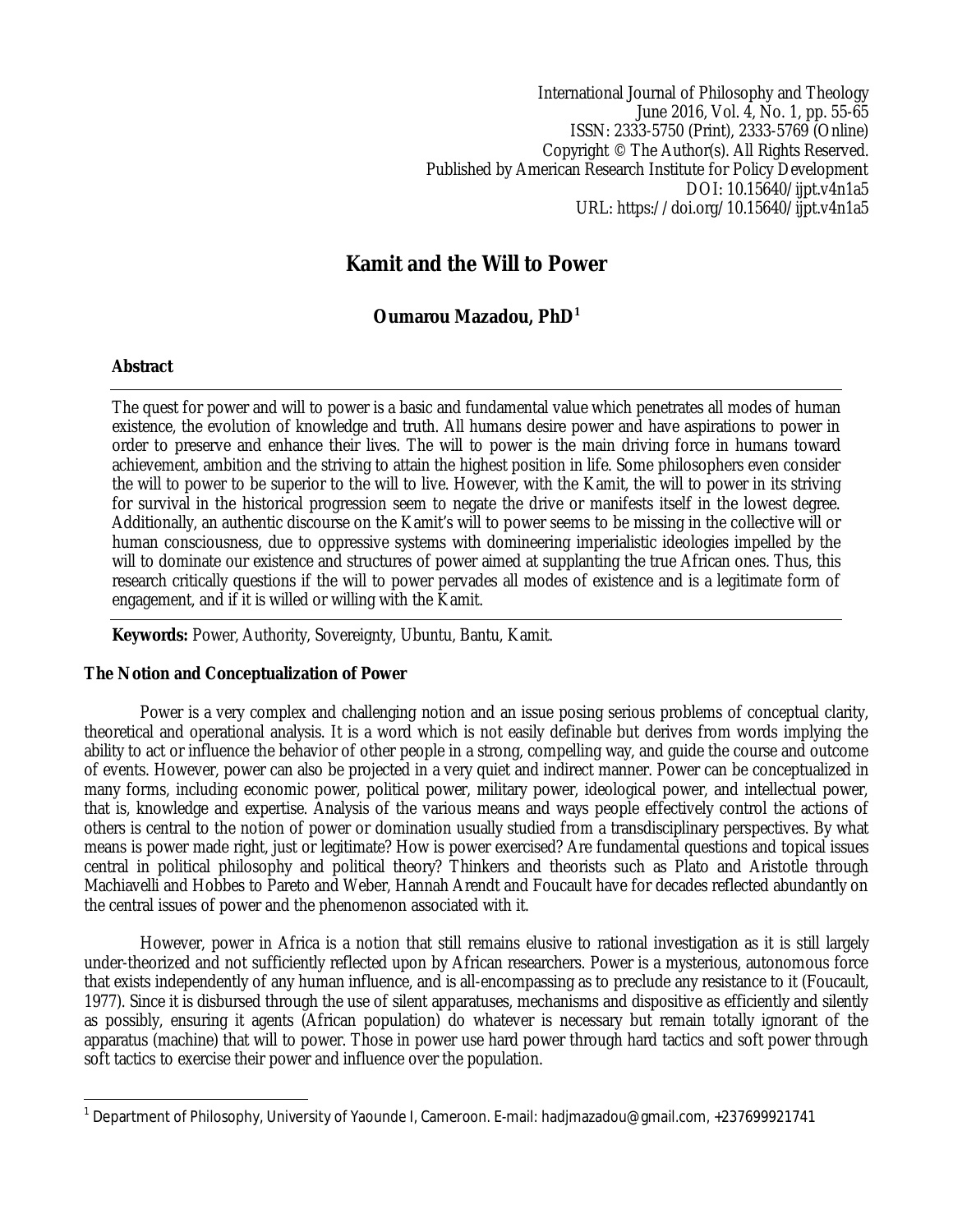Soft tactics take advantage of the relationship between person and the target. They are more indirect and interpersonal (e.g., collaboration, socializing). Conversely, hard tactics are harsh, forceful, direct, and rely on concrete outcomes. This might be due to the absence of institutions and structures that regulate and check or serve as countervailing force to counterbalance the power of empowered rulers. The biggest challenge is the fact that power pervades and penetrates all modes of existence since it is present everywhere, in everything. Human beings living in a social milieu and are prone to exerting their influence on one another (power–over), and with one another in cooperation (power–with), in order to do things (power–to). Power-over: power is a matter of prevailing in decisionmaking, about control of the agenda and about 'ideology. For instance, X has power over Y to the extent that he can get Y to do something that Y would not otherwise do. There is the negative sense of power or the notions of 'negative power', and 'the chameleon'. Power-over when taken to an extreme can be evil. As the saying goes, "absolute power corrupts absolutely." We see examples of that throughout history and in the world today. Weber defines as: 'the probability that one actor within a social relationship will be in a position to carry out his own will despite resistance…" (Weber, 1978, 53). Wartenberg writes: "A social agent A has power over another social agent B if and only if A strategically constrains B's action–environment" (Wartenberg, 1990; 85). Michel Foucault (1983, 217) observes that: "if we speak of the structures or the mechanisms of power, it is only insofar as we suppose that certain persons exercise power over others". As Robert A. Dahl (1957) writes:

To specify the actors in a power relation - A has power over R -is not very interesting, informative, or even accurate. Although the statement that the President has (some) power over Congress is not empty, neither is it very useful. A much more complete statement would include references to *(a)* the source, domain, or *base* of the President's power over Congress; *(1))* the *means* or instruments used by the President to exert power over Congress; *(c)* the *amount*  or extent of his power over Congress; and *(d)* the range or *scope* of his power over Congress. The base of an actor's power consists of all the resources--opportunities, acts, objects, etc. that he can exploit in order to effect the behavior of another. Bertrand Russell is one of the best examples writing on power with an examination of the possible bases of power.

Power-to: Power to do; power to achieve; power to accomplish great things; power to make of ourselves what we will. 'I define "power-to" as the ability of an individual actor to attain an end or series of ends' (Allen, 1998; p. 34). According to Hobbes (Hobbes, 1985 (1641); p. 150), power is a person's 'present means…to obtain some future apparent good'. Hannah Arendt (1970; p. 44) conceives power as 'the human ability not just to act but to act in concert'. Furthermore, Arendt distinguishes power sharply from authority, strength, force, and violence, and offers a normative account in which power is understood as an end in itself. Although Arendt (1958, 200) defines power as a capacity, she also maintains that "power springs up between men when they act together and vanishes the moment they disperse"; hence, it is not clear whether she fully accepts a dispositional view of power. Others suggest that both aspects of power are important, but then focus their attention on either power-over (Connolly, 1993) or power-to (Morriss, 2002). Still Allen and Lukes define power-over as a particular type of capacity, namely, the capacity to impose one's will on others; on this view, power-over is a derivative form of power-to (Allen, 1999; Lukes, 2005).

Steven Lukes (1974) argues that power has three dimensions:

(1)Decision-making, which is concerned with the activities of the decision makers, such as government departments; (2) Non-decision making, which is concerned with the way in which power is used to limit the range of decisions that the decision makers can choose from, when people come into contact with an ideology; (3) Shaping desires, which is concerned with the ways in which individuals can have their attitudes and beliefs manipulated so as to accept a decision which is not in their own true interests, as when people have their ideas manipulated by an advertising campaign. However, others have argued power-over and power-to refer to fundamentally different meanings of the word "power" and that it is a mistake to try to develop an account of power that integrates these two concepts (Pitkin, 1972; Wartenberg 1990). Another way of analyzing the philosophical literature on power is to distinguish between action-theoretical conceptions of power — that is, those that define power in terms of either the actions or the dispositional abilities of particular actors — and broader systemic or constitutive conceptions of power — that is, those that view power as systematically structuring possibilities for action, or, more strongly, as constituting actors and the social world in which they act.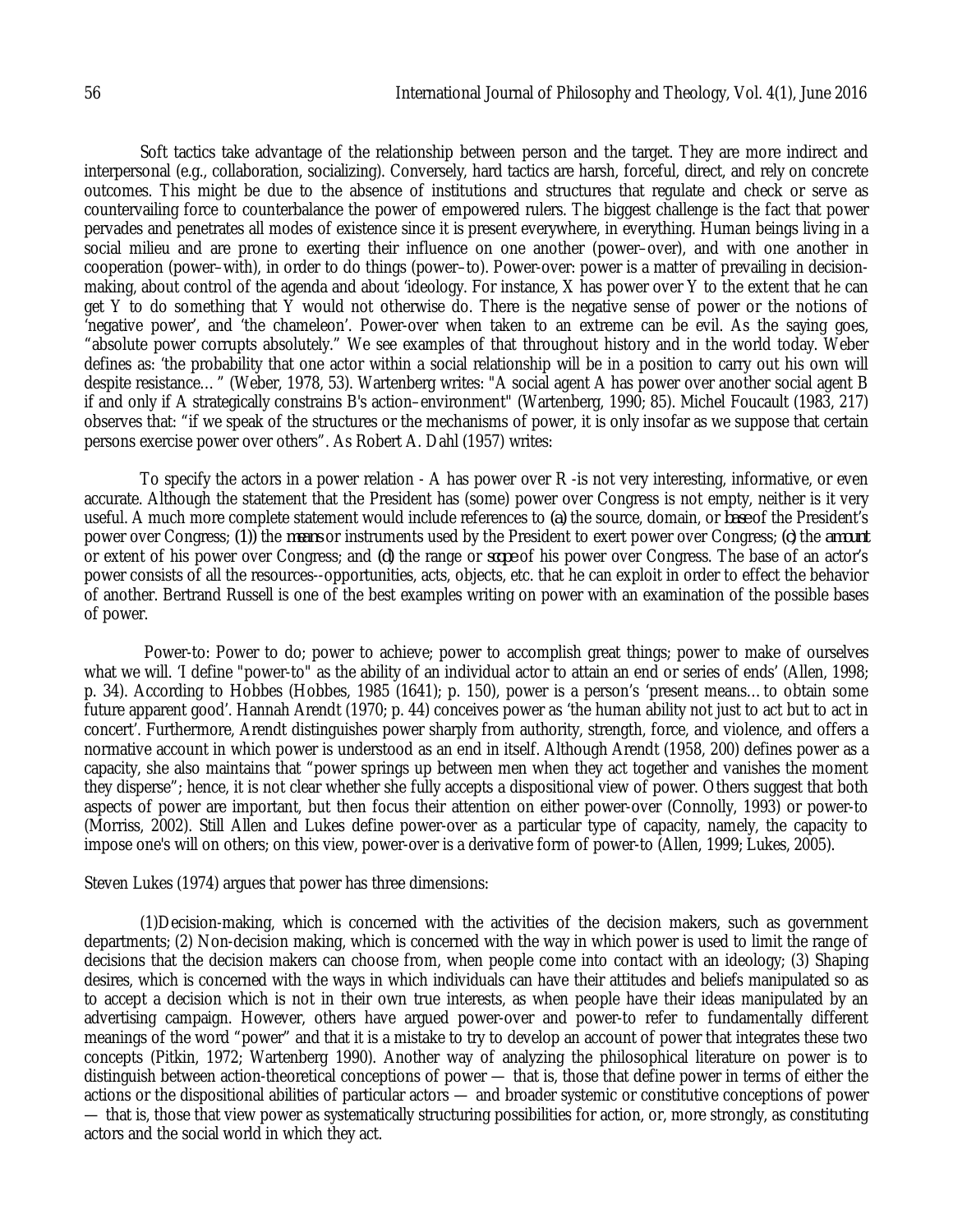The quest for political power is the ability held by individuals and groups in a society that allows them to create and enforce policies for the community and manage public resources. Much work on the issues uses terms such as power, authority, influence, and control interchangeably. Political power includes four key elements: power, authority, legitimacy, and sovereignty. *Authority* means that an individual or group has the right to use power by making decisions, giving orders, and demanding obedience. *Legitimacy* refers to citizens' belief that their leaders have the right to exercise power and authority; it is the acceptance of the government by the governed. *Sovereignty* is the highest exercise of political power; it is supreme and ultimate authority that cannot be overruled by a higher power. Max Weber makes a distinction between power as *authority* and power as *coercion*. According to his analysis, authority is the legitimate use of power. Individuals accept and act upon orders that are given to them because they believe doing so is right. Meanwhile, in coercion, others force people into an action, often by the threat of violence, and this is always regarded as illegitimate.

Furthermore, Weber identifies three different types of legitimate rule: *Charismatic authority* is concerned with how a political order can be maintained by the force of a leader's personality considered as extraordinary, and followers may consider this quality to be endowed with supernatural, superhuman, or exceptional powers or qualities. Weber explains that this form of authority is 'relying on devotion to the exceptional sanctity, heroism, or exemplary character of an individual person and of the normative pattern or order revealed or ordained by him' (Weber, 1978: 215). *Traditional authority* is concerned with how a political order can be maintained by the constant reference to customs, traditions, and conventions. This type of authority is 'relying on an established belief in the sanctity of immemorial traditions and the legitimacy of those exercising authority under rule' (Weber, 1978: 215). Kinds of traditional authority are (i) gerontocracy or rule by elders, (ii) patriarchalism where positions are inherited. Patrimonialism, or rule by an administration or military force that are purely personal instruments of the master. Patrimony means "from father or ancestors." *Rational legal authority* is concerned with how a political order is regarded as *legal* in the eyes of the population. This form of authority relies on a belief in the legality of enacted rules and the right of that elevated to authority under such rules to issue commands' (Weber 1978: 215). Associated with this are constitutions, written documents, and established offices, regularized modes of representation, regular elections, and political procedures. Rational legal authority is then a structure for making decisions, and the legitimacy of the structure is maintained by reference to a legal code.

The sources of political power are identifiable from: majoritarianism, pluralism, elitism, and bureaucratic rule. *Majoritarianism* claims that the majority of people in any government or organization should have the last word in the decision-making process. Political power should be distributed among the people at large, who have the right to vote directly on issues that affect them. *Pluralism* claims that political power should be held by groups. Citizens join groups like unions, professional associations, lobbies, interest groups, and coalitions to influence policies and laws and to exercise their political power. These groups present their ideas and issues to lawmakers, compete for attention, negotiate and compromise on solutions, and allow the majority of people to remain on the fringe of political life. *Elitism* claims that persons having the most resources, be it wealth or education or social standing, should have the most political power. Those who have money or more specifically, who own income-producing land and businesses, have power. Therefore, only a small group of these elites should make decision for society. The members of the wider community are free to state their opinions but the final decision is relies on those who stand at the top.

The sources of power in Africa: Most Western researchers reflecting on the notion of power in Africa link the source of power to African animism. They claim that many African leaders remain influenced by power assumptions stemming from African animism. Power within this worldview is a finite commodity entrusted to a leader as a particular authority figure. Some traditional Bantu philosophical conceptions of power include *Ubuntu* in South Africa. *Ubuntu* is the African philosophy on human nature, humanness, humanity; virtue, goodness, kindness". *Ubuntu* denotes a kind of socialism or humanism found in blacks" and as political philosophy has aspects of socialism, propagating the redistribution of wealth. *Ubuntu* connects the leader to the followers in an interdependent relationship that identifies the leader with the follower's welfare. *Ubuntu* etymologically originates from the Xhosa phrase, "*Umuntu ngumuntu ngabanu,"* meaning "a person is a person through other persons."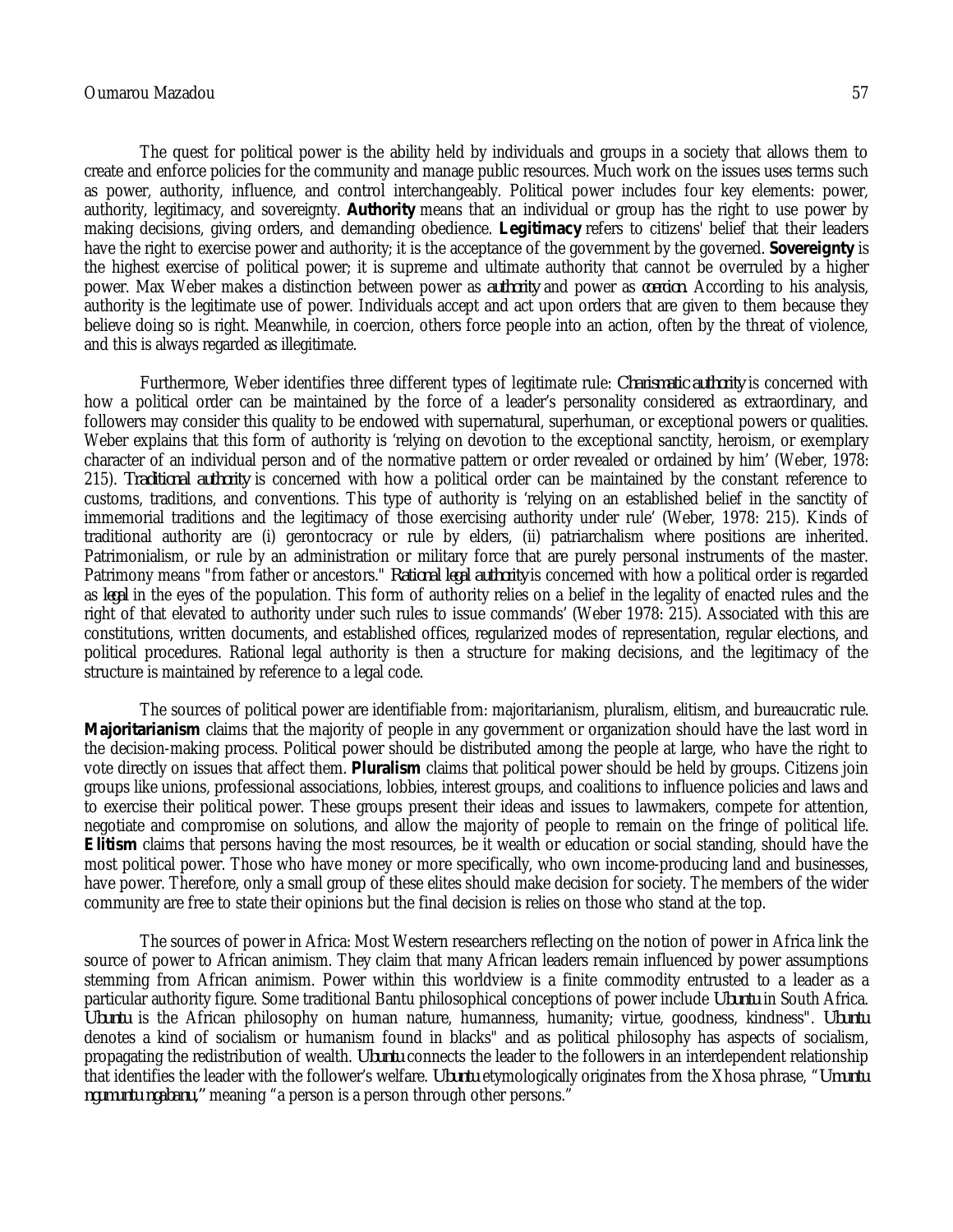The following values conform with the *Ubuntu* ideal: (1) love, (2) humility, (3) altruism, (4) incorporation of the follower's vision, (5) trust, (6) empowerment, (7) service (Winston and Bekker, 2004) corresponded well with the *Ubuntu* ideal.

The policy of *Ubuntu* is explained in the White Paper, published in August 1997, in Paragraph 24 of Chapter 2. National Developmental Social Welfare Strategy- "The principle of caring for each other's well-being will be promoted and a spirit of mutual support fostered. Each individual's humanity is ideally expressed through his or her relationship with others and theirs in turn through recognition of the individual's humanity. *Ubuntu* means that people are people through other people. It also acknowledges both the rights and the responsibilities of every citizen in promoting individual and societal well-being." Ubuntu promotes and reflects on a framework of uplifting humanistic beliefs of personal empowerment that: There exists in every human being an enormous wellspring of potential. Within that wellspring of potential lie five fundamental sources of personal empowerment and social harmony: human consciousness, compassion, creativity, collaboration, and competence (Chaplin, 2014).

Power as means for domination is associated with or is a form of repression. The predominant leadership style is the command and control, the dictatorial paternalistic leadership style. In this form individuals and agencies influence the lives of people and attempt to exercise power over them, making them do things which they want them to do. Africa lack elements and structures which empower individuals by allowing democratic participation in decision making and engagement leading to under development and poverty. People are constrained and powerless as power is used in a secret way to change people. There are no mechanisms to check, measure and control their powers and there are no major institutions with laws capable of excluding the possibility of excesses or that would describe their activities as excesses. There are enlightened dictators (those with capacity to transform the livelihood and existential condition of individuals, usher change and socio-economic development, enhance the living condition of their population) and sadist (despotic) dictators in power (those who use power as means to dominate, manipulate and put their citizens into captivity without prospects of engagement and development) ruling African states.

Most African states and government are under the domination of foreign powers exercising their hegemonic influence on the politics, economic and social and cultural lives of African. The various religions, metaphysical and linguistic media are means to advance their powers (Wiredu, 1980). They use Machiavellian tactics and other philosophical teachings and ideologies to spread their influence, manipulation of mass, domination, and power over the lives of African people. The will to power (potency) the vital force or energy (balkanization of energy or occult reception of energy to increase their hypnotic powers and leadership over the population as form of domination) (Tempels, 1959) manifests itself at its potentiality awaiting actualization. Imposing dictators and sustaining for too long in power. In the sanctuaries, they develop powers to influence and control humans mentally and psychically in order to enslave and fragilize them to their control and dominate them. Weber defines domination "as the probability that certain specific command (or all commands) will be obeyed by a given group of persons" (Weber, p.212). Features associated with domination are obedience, interest, belief, and regularity.

Weber (1978: 212) notes that "every genuine form of domination implies a minimum of voluntary compliance, that is, an *interest* (based on ulterior motives or genuine acceptance) in obedience". That is, a power relation which is one of dominance involves the following:

- Voluntary compliance or obedience. Individuals are not forced to obey, but do so voluntarily.
- Those who obey do so because they have an interest in so doing, or at least believe that they have such an interest.
- Belief in the legitimacy of the actions of the dominant individual or group is likely (although this is defined by Weber as authority). That is, "the particular claim to legitimacy is to a significant degree and according to its type treated as 'valid'" (Weber, p. 214).
- Compliance or obedience is not haphazard or associated with a short-term social relationship, but is a sustained relationship of dominance and subordination so that regular patterns of inequality are established.

According to Foucault, the state is a political structure that emerged in the sixteenth century. The state attempted to safeguard the interests of everybody within the whole community.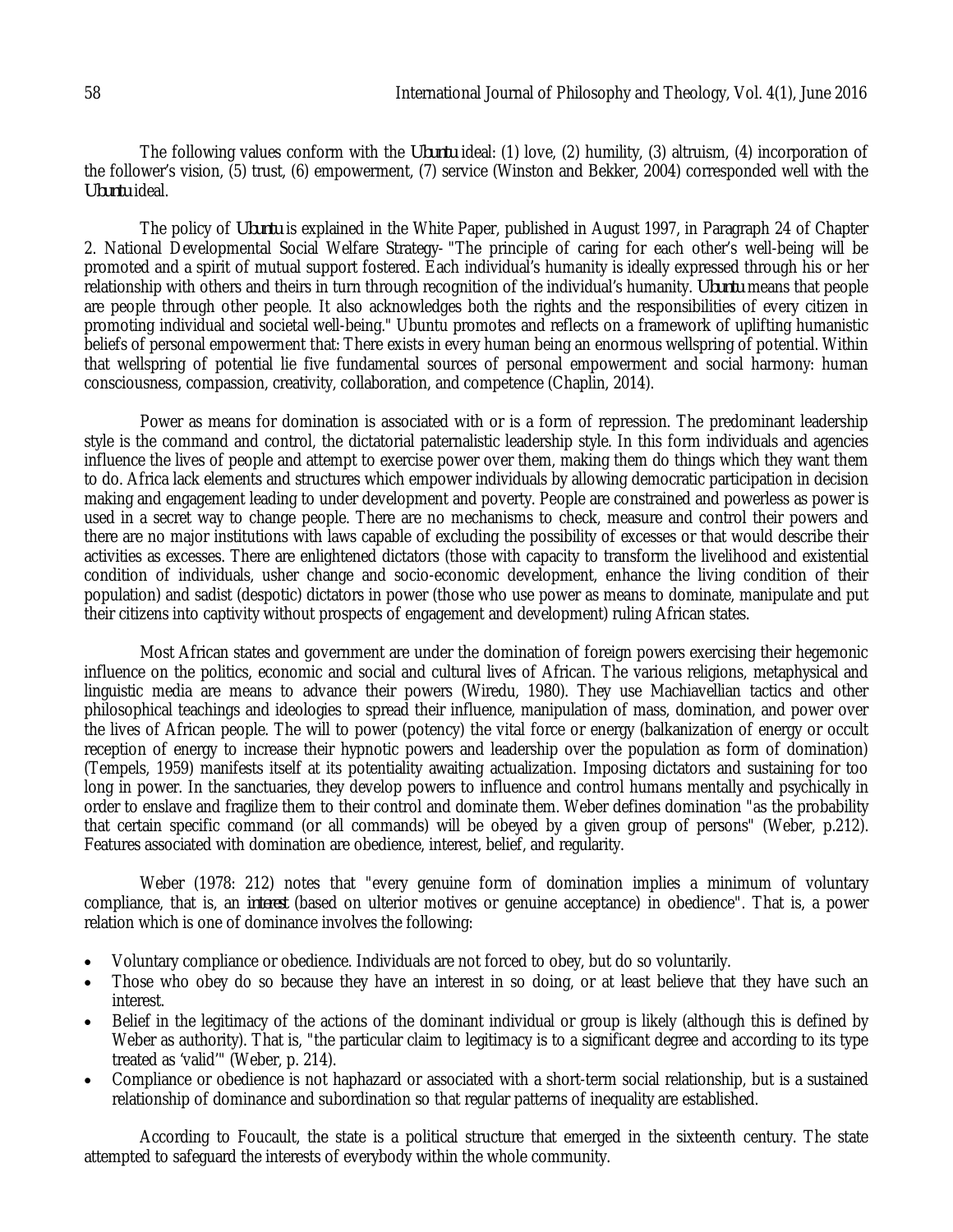Towards this end, the state started to gather information about all forms of human activity: birth rates, death rates, unemployment, public health, epidemic diseases and crime. All of these phenomena could be indicators of a serious threat to the community. Gathering statistics about the population became a major activity of the modern state. Data collection by the state forms an important part of what Foucault (1977) refers to as bio-power (the monitoring of a range of trends that may form a threat to the community). Bio-power, along with a number of new developments in disciplinary technology (new forms of control over the bodies of people), can be viewed as the dark side of the Enlightenment.

#### **Configuration and Theories of the Will to Power**

In an evolutionary sense, the *will to power* has been and remains one of the driving forces in human history. Power and the will to power have been some of the central notions and dominant concepts variously conceptualized in the history of the development of ideas and human evolution. The centrality and predominance of the notion is experienced in every sphere of human existence as thinkers of all cultures, climate and environment have theorized and advanced ideas on the meaning and senses of the theory. The will is manifest at both the individual and group levels. That is, each human seeks as part of his or her basic nature to increase his or her personal power, and that human groups seek to increase their collective group power. Yet, it is still a notion whose origins and development in the temporal and spatial locus of history are very difficult to situate. There is no doubt that the notion of power and the theory of the will to power prevail in the recorded history and it can be supposed that it began at the point in the course of evolution when mind emerged and consciousness, rationality or thinking became a defining attribute of man.

The issue is as some authors argue that, the primary nature of will to power is unconscious. That is, the drive to power is always already at work unconsciously, perpetually advancing in the will of an individual person over the other. But I shall not attempt to speculate on the origin of the will to power outside the recorded tradition; instead, I shall analyze the meaning and importance of its theory in philosophy where the concept emerged as the essential driving force in man. The persistent and enduring challenging question is what is power and why is the notion of the will to power so fundamental that some philosophers think the will to power is superior to the will to live. The German philosopher Friedrich Nietzsche describes the will to power to be the main driving force in humans toward achievement, ambition, and the striving to reach the highest possible position in life. Nietzsche believed the will to power imbues all living things. "Where I found the living, there I found will to power."He sees life as characterized by the will to power or by the seeking to realize goals and to dominate others if necessary to better realise these goals. Accordingly, gaining prestige, honour and reputation is one of the central motives of gaining power in human nature. Being powerful leads one to successful outcome, develop negotiation strategies, and make more self-serving offers.

The influence and framing of Nietzsche's early thinking into the will to power is of Arthur Schopenhauer, whom he first discovered in 1865. Schopenhauer in his 1818 work *The World as Will and Representation* puts a central emphasis on will and in particular the concept of the "will to live". He characterizes the phenomenal world as the product of a blind, insatiable, and malignant metaphysical will (Schopenhauer, 1883-1886). He claims some decades before Nietzsche that the universe and everything in it is driven by a primordial will to live, which results in a desire in all living creatures to avoid death and to procreate. For Schopenhauer, this will is the most fundamental aspect of reality – more fundamental even than being. Schopenhauer's "Will to live" thus became a subsidiary to the will to power, which is the stronger will.

According to Nietzsche, man has a terrible and fundamental wish; he desires power, and this impulse, which is called freedom, must have no constraint. There is a universal need to exercise some kind of power, or to create for one's self the appearance of some power, if only temporarily, in the form of intoxication. There are men who desire power simply for the sake of the happiness it will bring; these belong chiefly to political parties. Other men have the same yearning, even when power means visible disadvantages, the sacrifice of their happiness, and well-being; they are the ambitious. Other men, again, are only like dogs in a manger, and will have power only to prevent its falling into the hands of others on whom they would then be dependent.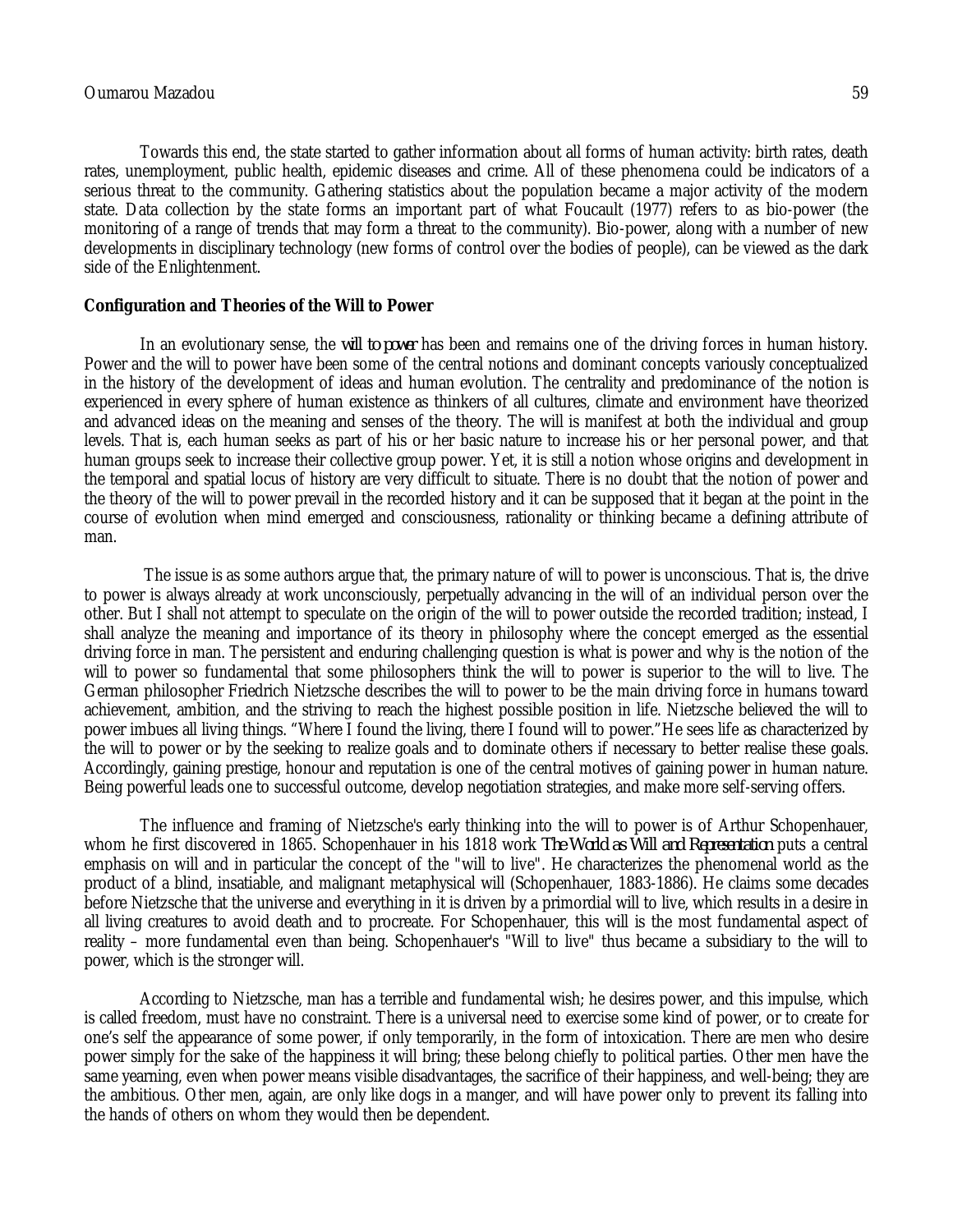Nietzsche's analysis of the will to power begins with the question: Is the "will to power" a kind of will, or is it identical with the concept will? Is it equivalent to desiring or commanding; is it the will which Schopenhauer says is the essence of things? There are three possible interpretations which are metaphysical, organic, and psychological. Metaphysical: that everything that exists is the will to power. Organic: that the will to power is specifically related to all life. Psychological: that it is related to living creatures with a will. The proposition is that the will of psychologists hitherto has been an unjustifiable generalization and there is no such thing as this sort of will, that instead of the development of one will into several forms being taken as a fact, the character of will has been cancelled due to the fact that its content, its "essence" was subtracted from it: in Schopenhauer this is so in the highest degree; what he calls "will" is merely an empty word.

There is even less plausibility in the will to live: for life is simply one of the manifestations of the will to power, it is quite arbitrary and ridiculous to suggest that everything is striving to enter into this particular form of the will to power (Nietzsche, 1968). Nietzsche's earlier works such as *The Wanderer and his Shadow* (1880) and *Daybreak* (1881) talk of the 'Desire for Power'. In the works, emphasis is placed on the pleasure of the feeling of power and the hunger to overpower, that is, an "unexhausted procreative will of life." There is will to power where there is life and even the strongest living things will risk their lives for more power. This suggests that the will to power is stronger than the will to survive. "To will" is not "to desire," to strive, to aspire to; it distinguishes itself from that through the passion of commanding (Nietzsche, 1880, 1881).

There is no such thing as "willing," but only the willing of something, the aim must not be separated from the state as the epistemologists separate it. "Willing," as they understand it, is no more possible than "thinking": it is a pure invention. It is essential to willing that something should; be commanded (but that does not mean that the will is carried into effect). The general state of tension by virtue of which a force seeks to discharge itself, is not "willing." Furthermore, Nietzsche *in Gay Science* (1887) describes "will to power" as the instinct for "expansion of power", fundamental to all life (Nietzsche, 1887). However, a perversion of the will to power might imply a struggle against one's surroundings that culminates in personal growth, self-overcoming, and self-perfection, and assert that the power held over others as a result of this is coincidental. According to Jacque Derrida (1989), the will to power is the underlying life principle inaugurating all aspects of life and behavior, a self-preserving force. The superman is the man who knows that will to power produces all our values and sees also the lie in our "moralities," and aggressively seeks to express his will to power in a creative and novel way, creating something uniquely personal, uniquely human, and which can give value to others.

#### **Bantu Nomanclature of Power**

Kamit philosophy is about the organization of African collective life: it is about the analysis, understanding and critique of, as well as the prescription for, ways in which human beings might live together. Kamit denotes black Africans and their efforts towards political ideology and political liberation from oppressive powers. Power is clearly a central concept in Bantu political philosophy but curiously, it is one that is not often explicitly discussed in the works of African scholars. It seems undeniable that much work in the theory of power and the will to power in Africa has been devoted to the tasks of criticizing African people's subordination and domination, analyzing the ways in which broad historical, political, economic, cultural, and social forces enable some nations to exercise power over Africans through colonialism and approaches to decolonization. And other forms of institutional structures or the mechanisms of power for domination, subordination, class oppression, and envisioning the possibilities for both individual and collective resistance to such subordination. However, one can conceptualize the African perspective on the will to power as a form of domination and as empowerment. Africans in this process fully integrated a negative will to power.

During colonialism, Africa was subject to dominion and was economically, culturally, and politically subordinated. The prevailing modes conceptualize and treat African identity inadequately and fail to provide or promote a sound account of African identity that is dynamic and vibrant. Africans were dehumanized, devalued, and racially segregated. They experienced the worst forms of inhumanity, dehumanization, sub-humanity and humiliated. They witnessed the destruction and exploitation of their economy, cultural transformation, and loss of identity, essence, dignity, and origin. D. A Masolo (1994) writes: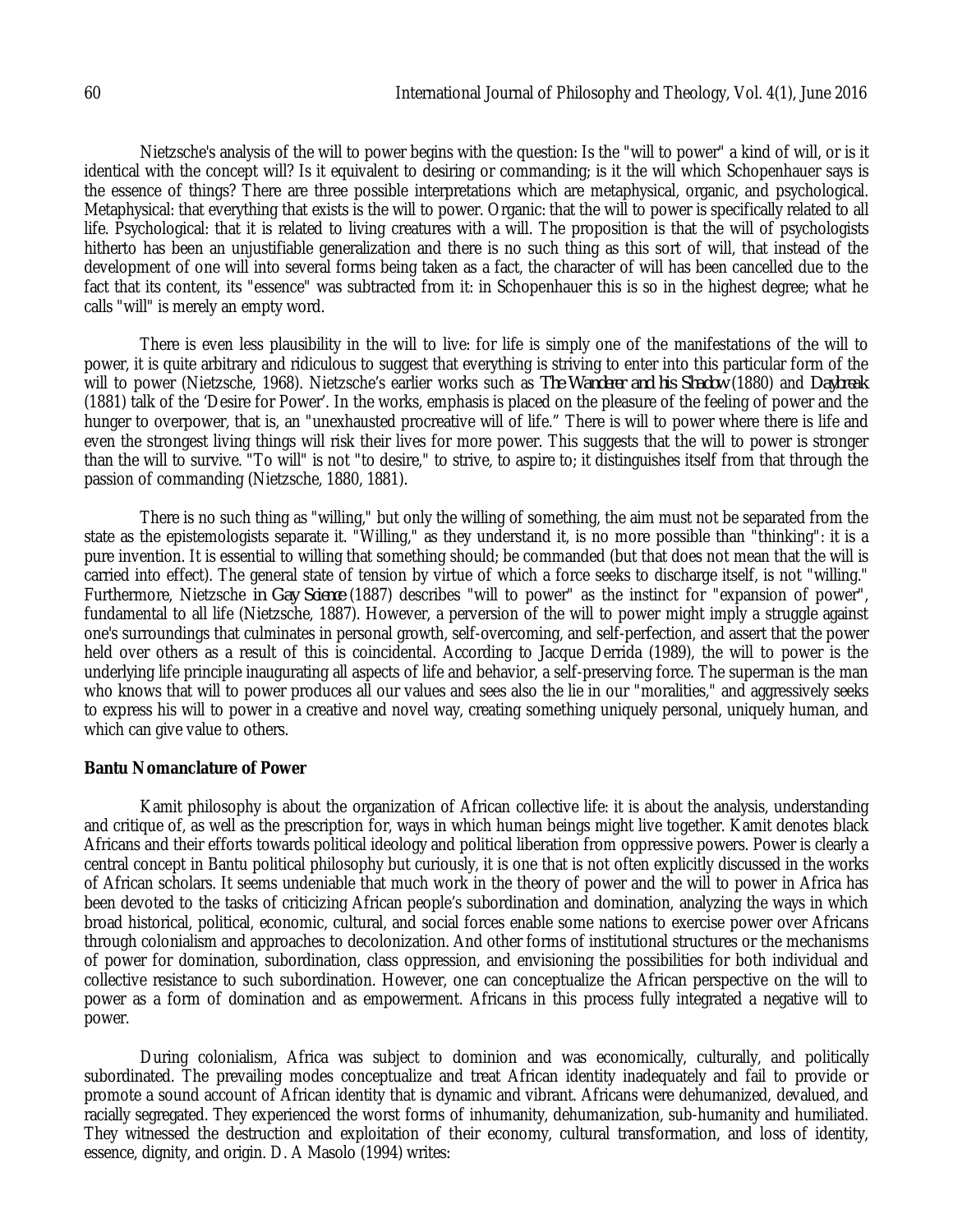Africans have borne witness to sufferings and other forms of humiliation associated with the denial of their human rights. Not only did colonialism strip Africans of their civil and political freedoms, it also tried to obliterate their historical identity by trying to destroy everything they had created in terms of material, intellectual, and religious traditions*.*

Colonialism and imperialism was an absolute destruction of Africa's traditional institutions, the massive reorganization of its pre-colonial society, and the virtual rape of the continent. Furthermore, it led to the loss and degradation of African cultural values such as the respect for life, the elders, hospitality, communalism, and egalitarianism. It substituted these African values with individualism and other ills that alienated Africans from their selfhood and true authentic ways of communal life. Western education and politics are said to have produced value changes in direct opposition to extended family life since they emphasize individualism over collectivity. In his analysis of the concept of self and place of the individual in African societies, Nyasani (1997) identifies the traditional African family as a setting wherein the vertical power structure of the society is introduced and sustained as predominant over the freedom of the individuals. He says there is a "fundamental difference between the traditional African child and a child in the Western culture. The child in Africa was muzzled right from the outset and was thereby drilled into submission to authority from above". Furthermore, he argues that:

within the communal context Africans exhibit an: endemic and congenital trait of what could be described as a natural benign docility generally brought about by years of blind social submission and unquestioning compliance to the Mystique of higher authority that reigns surreptitiously yet effectively in all black African societies in varying degrees. This benign natural docility is generally regarded as positive, legitimate and virtuous strictly within the context of a traditional social regime.

Politically, the system of leadership in Africa experienced a shift from the traditional chieftaincy rule to a Westernized form of governance. This imposed foreign rule swapped the independent African states, kingdoms, and empires with existing booming civilizations before the advent of colonialism. These foreign rules brought humiliation on traditional rulers who were publicly flogged in front their subjects and families, and replaced by Western styled rulers with different forms of governance. This eroded the true authentic traditional form of power, rule, and governance with huge implications and consequences for African political development. Till date, Africa is in quest for total liberation, political, economic, and cultural emancipation. African critiques of political power and the way it is willed became particularly vibrant, influential, and prominent around some few years ago, when several scholars developed a cluster of criticisms about the way power was being conceptualized and practiced. It reflects the African history that involves struggles for political freedom, human rights, equality, and socio-economic justice. This part of work reflects on the legacy of these critiques, identifies some core themes of African communitarian political libratory approaches, and seeks to explore the extent to which such critiques were successful in influencing Western dominant approaches.

This central tendency toward liberation theories and practices aimed at freeing African people in ways similar to the Fanonian approach to decolonization. The philosophical tendencies of Nkrumah, Senghor, Nyerere and Sekou Toure who advocated a strict political struggle instead of a merely theoretical framework constitute the central issue of the liberation of Africa. They advocated a kind of grassroots humanism embedded in traditional society and resort to erect the edifice of African philosophy by systematizing the African cultural world-views through a reconstruction of lost African identity from the raw materials of African culture. They developed compatible political ideologies for Africa from the native political systems of African peoples. Nkrumah noted that Africa's socialism was "more in tune with the original humanist principles underlying African society." "Our philosophy must find its weapons in the environment and living conditions of the African people." In addition, Nyerere said: "*'Ujamaa',* then…describes our Socialism." "Our socialism" is the recognition of society as an extension of the basic family unit. It was Nyerere's conception that reaches back to "tribal days." But, he says, "the family to which we all belong must be extended yet further—beyond the tribe, the community, the nation, or even the continent—to embrace the whole society of mankind. This is the only logical conclusion for true Socialism" (Bell, 2002, p.37).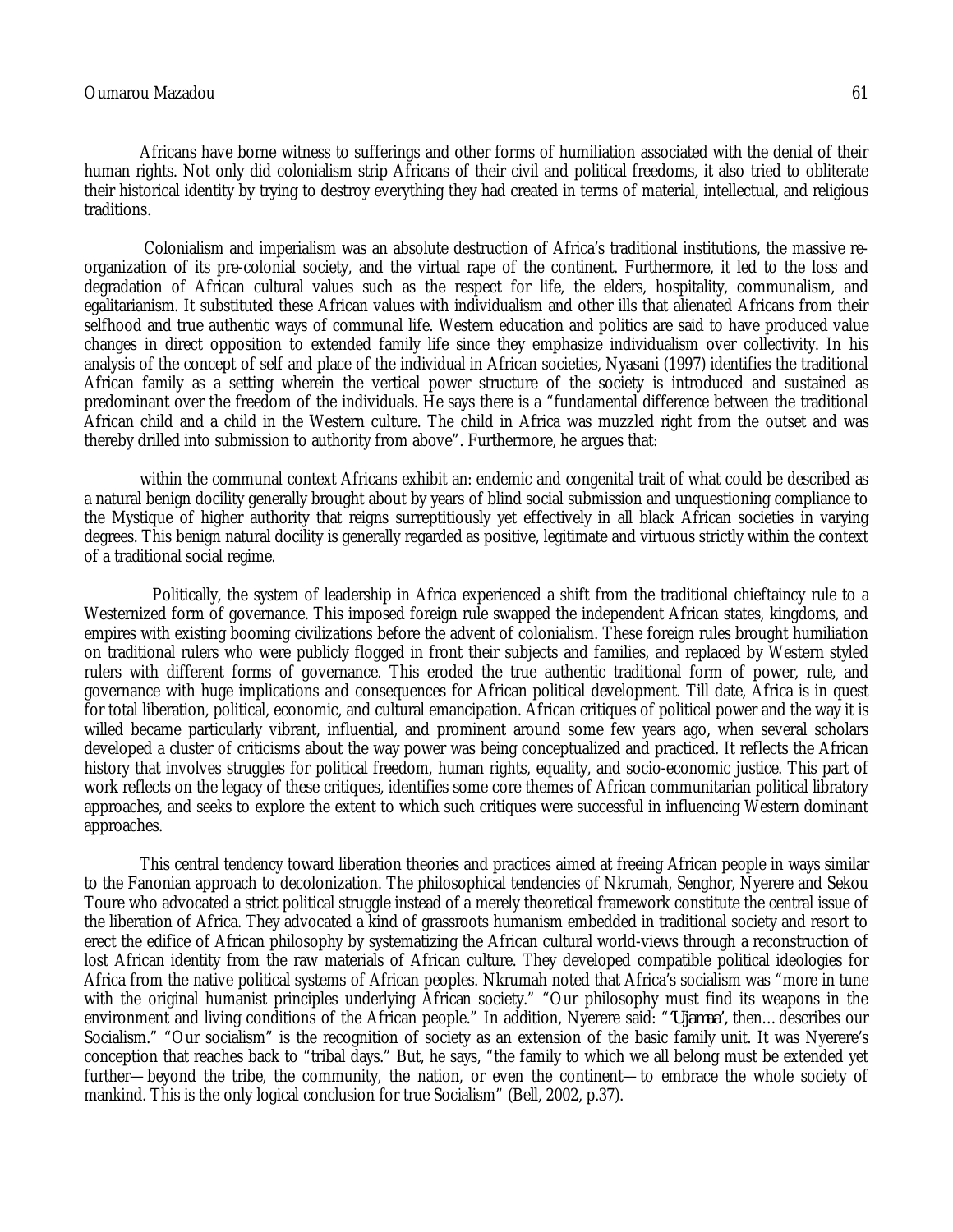Nkrumah, in his "African Socialism Revisited," said, "The aim is to remold African society in the socialist direction; to reconsider African society in such a manner that the humanism of traditional African life reasserts itself in a modern technical community" (Ibid, p. 40). Kwame Nkrumah postulates and advocates the unity and emancipation of Africa. According to Nkrumah, until the independent states of Africa are united in a single nation, the exploitation of Africa by Europe will never end. If Africa's sixty states are united politically, they will find a way to their own economic emancipation and to an African economic plan for the whole continent. During the Pan-African conference Nkrumah declared that the time for action had come where the Africans had to be masters of their own destinies. Pan-Africanism became the philosophy of social action, self-development, and nation building with some socio-cultural, political, and economic contributions to the decolonization of Africa. Participants of the Pan-African conference agreed to promote understanding and unity amongst the people of African descents; to accelerate the liberation of Africans from imperialism, individualism, capitalism and colonialism; to mobilize world opinions against the denial of political rights and fundamental human rights to Africans; and to develop the feeling of one community among the people of Africa with the object of enhancing the emergence of the United States of Africa. Nkrumah (1962) writes that communalism, socialism, Pan-Africanism, structural social changes and the assertion of African culture, can only be attained through a social revolution. He criticized capitalism as the initiator of private ownership of property distorting the African communalism that existed, bringing in elitism, fascism, liberalism, individualism, imperialism, colonialism, and neo-colonialism. Capitalism functions with capital accumulation, the accumulation of profits, in the context of competitive labour and productive markets.

This criticism is very serious and tenable if we consider the issue of the class-domination theory of power elucidated by G. William Domhoff (2013). He writes that: the only power network of any consequence in the history of the United States has been the economic one, which under capitalism generates a business-owning class and a working class, along with small businesses and skilled craft workers who are self-employed, and a relatively small number of highly trained professionals such as architects, lawyers, physicians, and scientists.

He further demonstrates how despite free speech, regular elections, and organized opposition rule by a wealthy few is possible:

"The rich" coalesce into a social upper class that has developed institutions by which the children of its members are socialized into an upper-class worldview, and newly wealthy people are assimilated. Members of this upper class control corporations, which have been the primary mechanisms for generating and holding wealth in the United States for upwards of 150 years now. There exists a network of nonprofit organizations through which members of the upper class and hired corporate leaders not yet in the upper class shape policy debates in the United States; Members of the upper class, with the help of their high-level employees in profit and nonprofit institutions, are able to dominate the federal government in Washington. The rich, and corporate leaders, nonetheless claim to be relatively powerless. Working people have less power than in many other democratic countries.

Capitalism as perceived by Nkrumah is a form of feudalism, an advanced form of slavery that causes class struggle, inequality, and individualism in Africa. The prevailing paradigm is notoriously hostile to everything indigenous. For instance, it spurns the communal tradition of African people presumably because communalism retards the transition to a market society. It is conveniently forgotten that communalism is highly functional as a proxy social security system. Furthermore, primary group loyalty tends to be disliked by the current western development paradigm as it is considered a regressive form of consciousness because it is seen as a hindrance to the development of efficient rational-bureaucratic structures. There is lack of realization that it is the basis of the ethnic associations that have contributed greatly to the development of rural Africa (Masoga & Kaya, 2011, p.155). Nkrumah advocated the liberation of Africa through consciencism aided by a social revolution. Every true revolution is a program; and derived from a new, general, positive, and organic principle. The first thing necessary is to accept that principle. Its development must then be confined to men who are believers in it and emancipated from every tie or connection with any principle of an opposite nature (Nkrumah, 1964, 78). He affirms that: Social revolution must therefore have, standing firmly behind it, an intellectual revolution, a revolution in which our thinking and philosophy are directed towards the redemption of our society.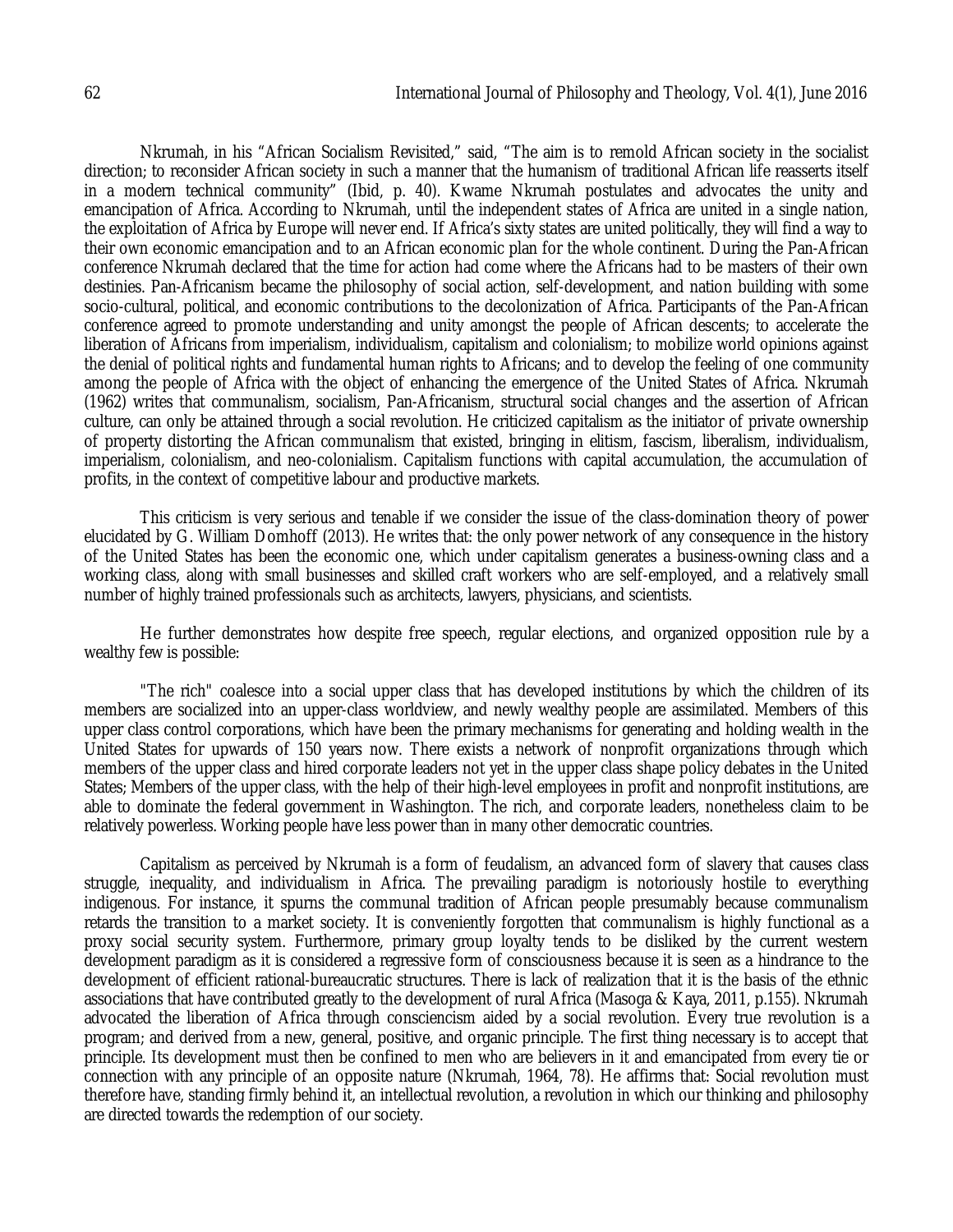Julius Nyerere of Tanzania is another notable philosopher in the early period of African philosophy. In his books *Uhuru na Ujamaa: Freedom and Socialism* (1964) and *Ujamaa: The Basis of African Socialism* (1968), he sought to retrieve and establish African true identity through economic and political ways. Julius Nyerere distinguished between socialism and African values. He argued that in African socialism, what is important is not socialism, but African. Furthermore, Africans need not convert to socialism or to democracy because the traditional African experience is socialist and democratic. For him, Africans cannot regain their identity unless they are first free and freedom (*Uhuru*) transcends independence (Chimakonam, 2015). Cultural imperialism has to be overcome. And what is the best way to achieve this if not by developing a socio-political and economic ideology from the petals of African native culture, and traditional values of togetherness and brotherliness? Hence, Nyerere proposes *Ujamaa,* meaning familyhood—the "being-with" philosophy or the "we" instead of the "I—spirit" (Okoro, 2004: 96).

In the words of Barry Hallen (2002: 74), "Nyerere argued that there was a form of life and system of values indigenous to the culture of pre-colonial Africa, Tanzania in particular, that was distinctive if not unique, and that had survived the onslaughts of colonialism sufficiently intact to be regenerated as the basis for an African polity". Thus for Nyerere, the basis of African identity is the African culture, which is communal rather than individualistic. Kymlicka W. (1989) reinforces this claim as he writes that:

(Many) liberals, in a misguided attempt to promote the dignity and autonomy of the individual, have undermined the very communities and associations which alone can nurture human flourishing and freedom. Any theory which hopes to respect these facts about the way in which we are socially constructed and culturally situated will have to abandon 'atomistic' and 'individualistic' premises and principles of liberal theories of justice.

Nyerere was in agreement with other actors of this period on the path to full recovery of Africa's lost identity. Ahmed Sekou Toure, the former President of Guinea, is famous for making the claim that it was better for his western African country to live in poverty than to accept what he denounced as ''riches in slavery'' as part of the French Community. Organizing a referendum in 1958 that rejected close ties with France, he said, ''Guinea prefers poverty in freedom to riches in slavery.'' Kenneth Kaunda (1976:12) wrote:

Zambia can say with pride that its humanism is originally based very much on the importance of man. In this case the state cares for man, the person. He, in return, as an individual will, or at least is expected to care for his neighbour, thereby caring for the state.

This serves as a reminder to the fact that the Kamit needs to reconstruct the notion of being-with/in-others, which form the central concepts in the African value system and incorporates values of sociality, solidarity, togetherness, the community-being of the person. This entails re-locating into the anthropocentric and socio centric African value system, through which the African Being actualizes total will to power and the freedom of its existence, can be reclaimed. Within this context, the Kamit's ultimate striving for an optimum combination of favourable conditions which allow them to expend all their energy and achieve their maximum feeling of power is realizable. This environment enables the Kamit to realize its right of self assertion and its prevailing essence of appropriating and overpowering those who are foreign. The Kamit can give an account of consciousness, knowledge, and truth in terms of the preservation and enhancement conditions of constantly changing power constellations.

#### **Conclusion**

The world community seems to be running fast towards its Westernisation. Globalisation follows the process of westernisation from colonisation to industrialisation; that is, economic development, in the Western pattern. The Western world is like a mega machine that destroys the integrity of cultures. In its present form, globalisation is therefore nothing else than a phenomenon of cultural homogenisation, economic marginalisation and planetary destabilisation in the name of neoliberalism and excessive relativism. If nothing is done, future generations will live in a world where human values are neglected and even replaced by financial and material values. Globalisation seems to be a forced acculturation for Africans, so much so that they are running the risk of cultural atrophy.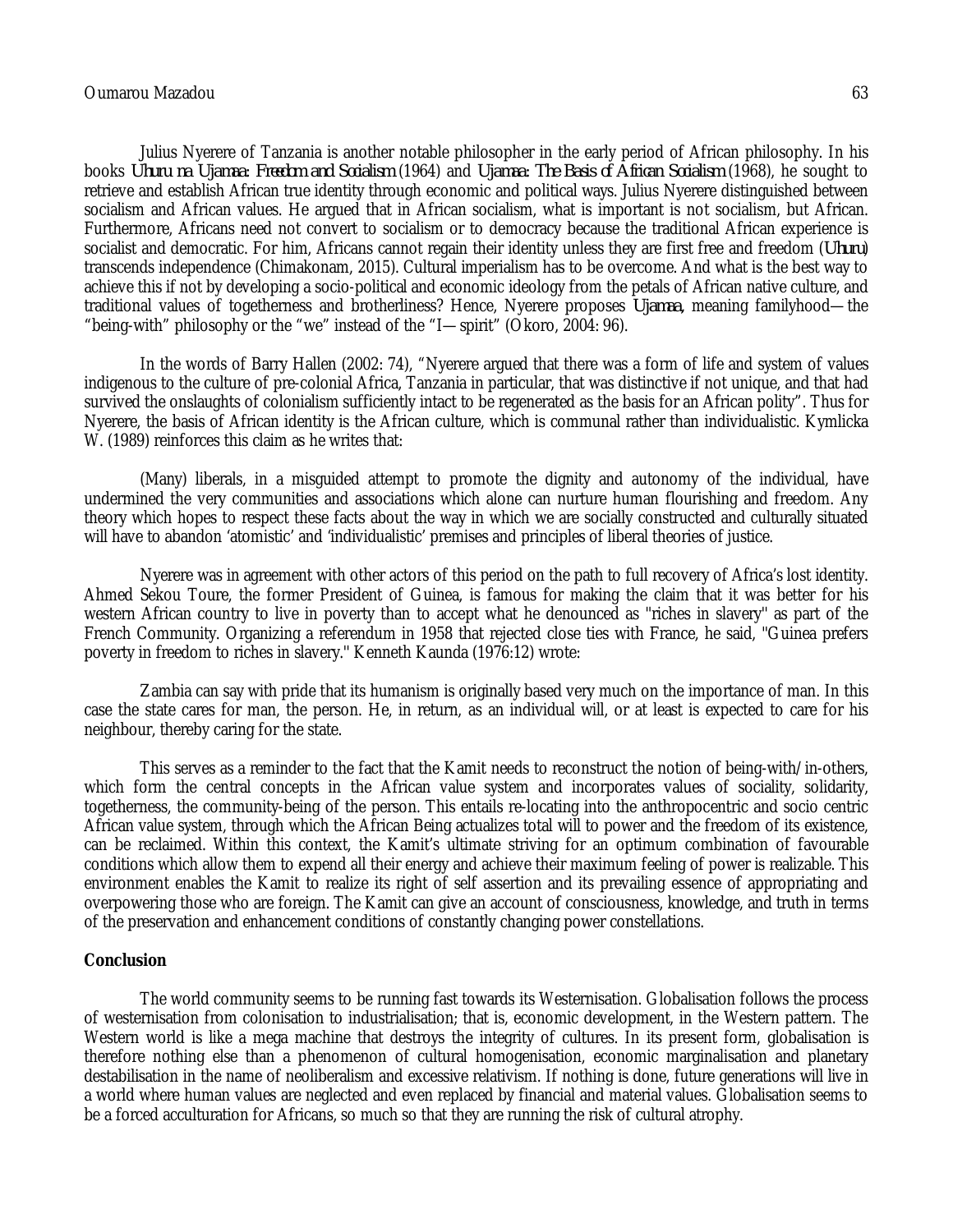In most African countries today, much still need to be done in order to achieve the values of human dignity, the achievement of equality, the advancement of human rights and freedoms, non-racialism, non-sexism, supremacy of the rule of law, universal adult suffrage, a national common voters roll, regular elections and a multi-party system of democratic government with the aim to ensure accountability, responsiveness and openness (Waghid, 2003). Low trust and lack of effective empowerment remain fundamental challenge to the concept of power in the Bantu mindset. Human beings can live an acceptable level of human life only if they are accorded moral dignity and respect; they live a life of reasonable social and political freedom under adequate and appropriate social and political protection; they have the necessary means to live a life free of degrading or dehumanizing poverty; and they live a life that allows them free and reasonable cultural expression (Masolo, 2014)*.* To enhance the power dynamics, African states need to introduce moral reform, preservation of health, invigoration of industry, reduction of public burden, lightening of the economy and abolition of the poor laws.

### **References**

- Allen, A. (1996) "Foucault on Power: A Theory for Feminists," in *Feminist Interpretations of Michel Foucault*, Susan Hekman (ed.). University Park, PA: Penn State Press.
- Arendt, H. (1970) *On Violence*. New York: Harcourt Brace & Co.
- Arendt, H. (1958) *The Human Condition*. Chicago: University of Chicago Press.
- Bell, R. (2002) *Understanding African Philosophy. A Cross-Cultural Approach to Classical and Contemporary Issues*. New York: Routledge.
- Chaplin, K. (2014) *The Ubuntu spirit in African communities*. www.ubuntusprit/africanphilosophyof276 being.org. Accessed: November 25, 2015.
- Chimakonam, J. (2015) *History of African Philosophy*. Internet Encyclopedia of
- Philosohy.
- Connolly, W. (1993) *The Terms of Political Discourse*. Third Edition. Princeton, NJ: Princeton University Press.
- Dahl, R. A. (1957) *The Concept of Power.* Department of Political Science: Yale University.
- Derrida, J. (1989) "Interpreting Signatures (Nietzsche/Heidegger): Two Questions," trans. Diane P. Michelfelder and Richard E. Palmer in *Dialogue and Deconstruction: The Gadamer-Derrida Encounter.* Albany: State University of New York Press.
- Domhoff, G. W (2013) *Who Rules America*? *The Triumph of the Corporate Rich*. 7 edition. McGraw-Hill Education.
- Foucault, M. (1977) *Discipline and Punish: The Birth of the Prison*. New York: Pantheon.
- Foucault, M. (1986) *The Foucault Reader*. P. Rabinow (ed.). Harmonds worth: Penguin.
- Hallen, B. (2002) *A Short History of African Philosophy*. Bloomington: Indiana University Press.
- Hobbes, T. (1985) *Leviathan*, 1641. New York: Penguin Books.
- Kaunda, K. (1976) *Humanism in Zambia and a Guide to Its Implementation.* Lusaka: Zambia Information Services.
- Kymlicka, W. (1989) *Liberalism, Community and Culture.* Oxford: Clarendon Press.
- Lukes, S. (2005) *Power: A Radical View*, 2nd expanded edition. London: Macmillan.
- Lukes, S. (1974) *Power: A Radical View*. Basingstoke: Macmillan.
- Masoga, MA. and Kaya, H. (2011) Building on the Indigenous: An Appropriate Paradigm for Sustainable Development in Africa in *African Philosophy and the Future of Africa*. Edited by Gerard Walmsley. Washington, DC.: The Council for Research in Values and Philosophy.
- Masolo, DA. (2014) *Humanity - African Thought – Bibliography.* Accessed 20 December 2015. Available: http://science.jrank.org/pages/9699/Humanity-African-Thought-BIBLIOGRAPHY.html#ixzz44lgR5bSF.
- Masolo, DA. (1994) *African Philosophy in Search of Identity.* Edinburgh: Edinburgh University Press.
- Morriss, P. (2002) *Power: A Philosophical Analysis*, 2nd edition. Manchester: Manchester University Press.
- Nietzsche, F. (1967) *The Will to Power*. trans. Walter Kaufmann. New York: Random House.
- Nietzsche, F. (1974) *The Gay Science*, 1882, 1887. Trans. Walter Kaufmann. Vintage.
- Nietzsche, F. (1997) *The Dawn*, 1881,as:'Daybreak', trans. R.J Hollingdale, Cambridge University Press.
- Nietzsche, F. (1986) The Wanderer and his Shadow. In *Human, All Too Human: A Book for Free Spirits*. trans. R. J. Hollingdale. Cambridge: Cambridge University Press.
- Nkrumah, K. (1962) *Towards Colonial Freedom*. London: Heinemann.
- Nkrumah, K (1964) *Consciencism: Philosophy and Ideology for Decolonisation and Development with Particular Reference to the African Revolution.* London: Heinemann.